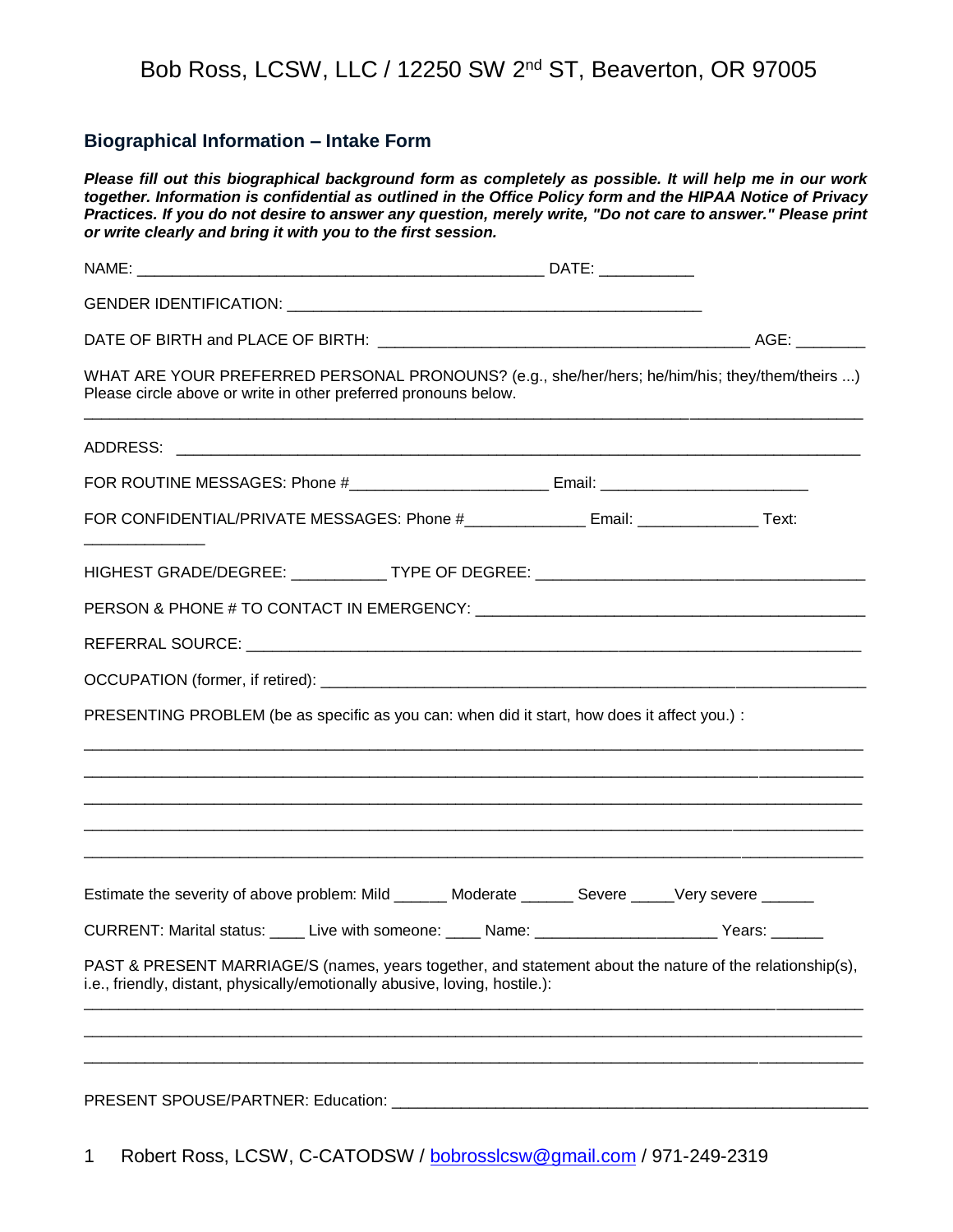# Bob Ross, LCSW, LLC / 12250 SW 2<sup>nd</sup> ST, Beaverton, OR 97005

CHILDREN/STEP/GRAND (names/ages & brief statement on your relationship with the person.)

| 2 |  |
|---|--|
|   |  |
| ᄃ |  |
|   |  |

PARENTS/STEPPARENTS (Name/age or year of death/cause of death, occupation, personality, how did s/he treat you, brief statement about the relationship.):

| SIBLINGS (name/age, if deceased: age and cause of death and brief statement about the relationship.): |
|-------------------------------------------------------------------------------------------------------|
|                                                                                                       |
|                                                                                                       |
| PSYCHIATRIC MEDICATION PROVIDER (name/phone) ___________________________________                      |
|                                                                                                       |
| PAST/PRESENT MEDICAL CARE (major medical problems, surgeries, accidents, falls, illness, etc.):       |
| SPECIFY MEDICATIONS you are presently taking and for what. PRINT clearly:                             |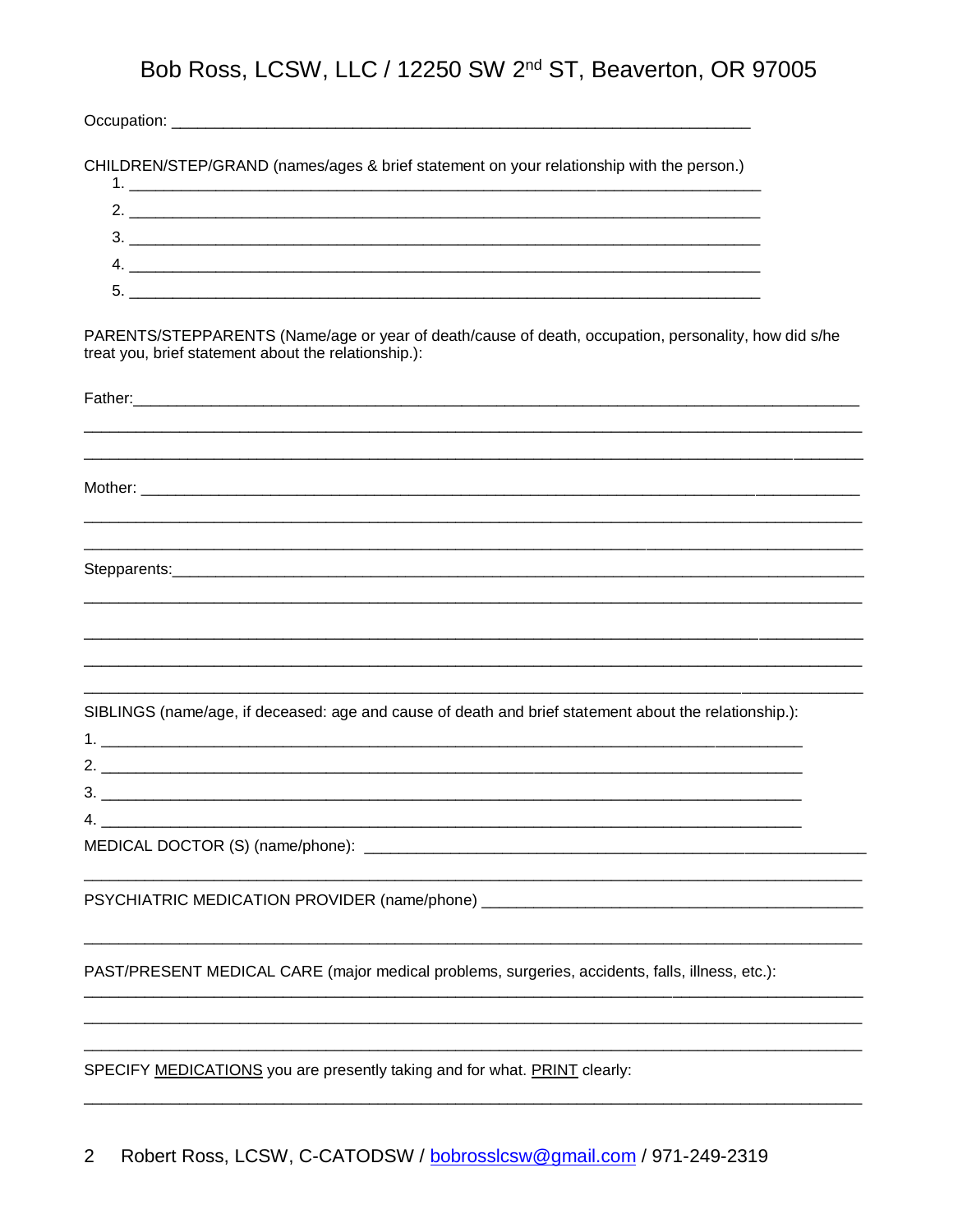### Bob Ross, LCSW, LLC / 12250 SW 2<sup>nd</sup> ST, Beaverton, OR 97005

FAMILY MEDICAL HISTORY (Describe any illness that runs in the family: e.g. cancer, diabetes, etc)

SUICIDE ATTEMPT/S or VIOLENT BEHAVIOR (your age/s, reasons, circumstances, how, etc.)

PAST PYSCHIATRIC HOSPITALIZATIONS: (Specify date, reason and hospital)

 $3.$ 

PAST/PRESENT PSYCHOTHERAPY (specify: month year(s) (beginning-end), estimated no. of sessions, name, degree, phone & address, initial reason for therapy, Individual/Couple/Family, medication, brief description of the relationship and how helpful it was, and how/why it ended): 

USE BACK SIDE OF FORM TO ADD MORE INFORMATION ABOUT PSYCHOTHERAPISTS. IF NEEDED.

FRIENDSHIPS, COMMUNITY, & SPIRITUALITY: (Describe your support system and spiritual beliefs/values)

**GRIEF/LOSSES/SIGNIFICANT LIFE CHANGES OR STRESSORS:** 

3 Robert Ross, LCSW, C-CATODSW / bobrosslcsw@gmail.com / 971-249-2319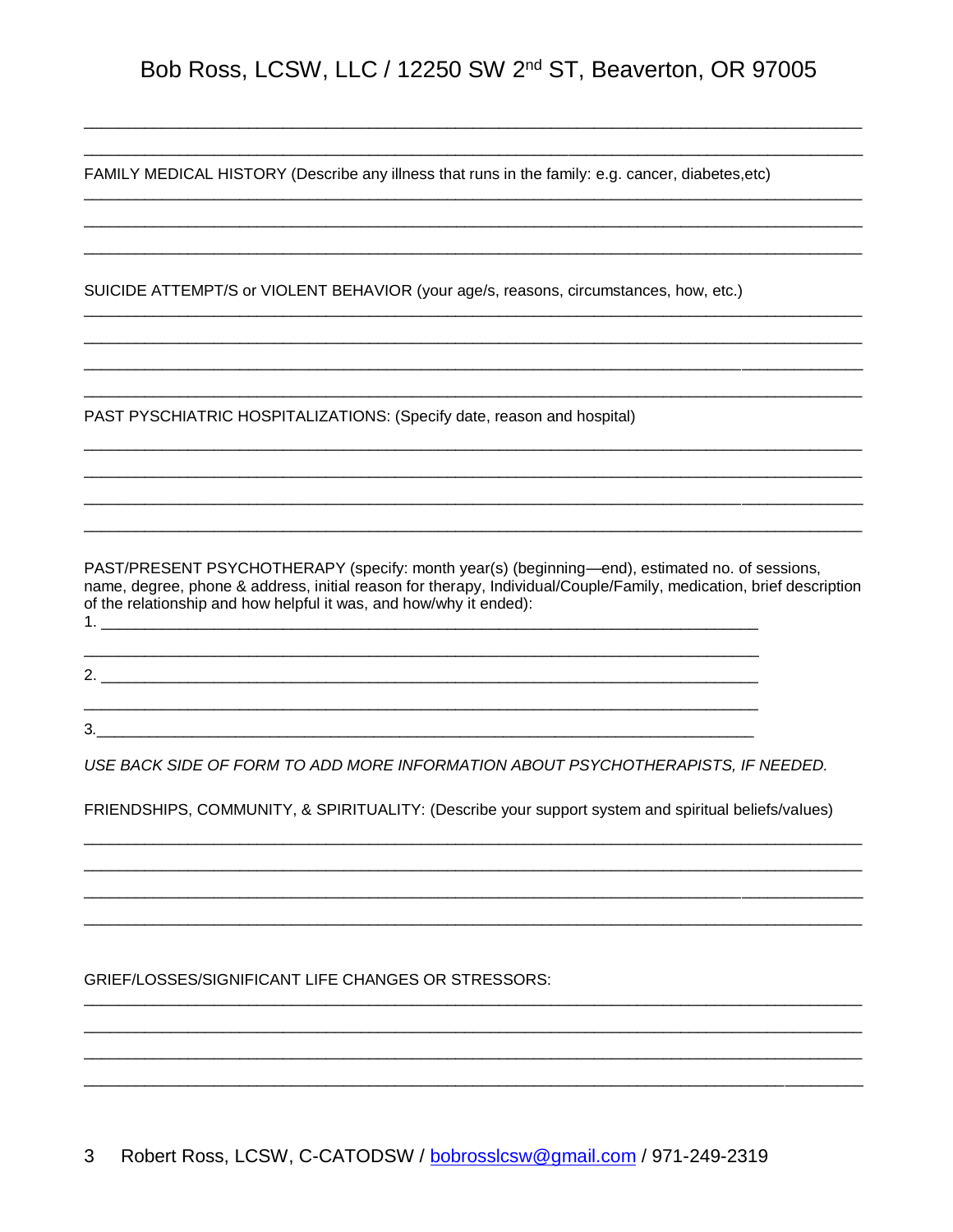### Bob Ross, LCSW, LLC / 12250 SW 2nd ST, Beaverton, OR 97005

\_\_\_\_\_\_\_\_\_\_\_\_\_\_\_\_\_\_\_\_\_\_\_\_\_\_\_\_\_\_\_\_\_\_\_\_\_\_\_\_\_\_\_\_\_\_\_\_\_\_\_\_\_\_\_\_\_\_\_\_\_\_\_\_\_\_\_\_\_\_\_\_\_\_\_\_\_\_\_\_\_\_\_\_\_\_\_\_\_\_ \_\_\_\_\_\_\_\_\_\_\_\_\_\_\_\_\_\_\_\_\_\_\_\_\_\_\_\_\_\_\_\_\_\_\_\_\_\_\_\_\_\_\_\_\_\_\_\_\_\_\_\_\_\_\_\_\_\_\_\_\_\_\_\_\_\_\_\_\_\_\_\_\_\_\_\_\_\_\_\_\_\_\_\_\_\_\_\_\_\_ \_\_\_\_\_\_\_\_\_\_\_\_\_\_\_\_\_\_\_\_\_\_\_\_\_\_\_\_\_\_\_\_\_\_\_\_\_\_\_\_\_\_\_\_\_\_\_\_\_\_\_\_\_\_\_\_\_\_\_\_\_\_\_\_\_\_\_\_\_\_\_\_\_\_\_\_\_\_\_\_\_\_\_\_\_\_\_\_\_\_ \_\_\_\_\_\_\_\_\_\_\_\_\_\_\_\_\_\_\_\_\_\_\_\_\_\_\_\_\_\_\_\_\_\_\_\_\_\_\_\_\_\_\_\_\_\_\_\_\_\_\_\_\_\_\_\_\_\_\_\_\_\_\_\_\_\_\_\_\_\_\_\_\_\_\_\_\_\_\_\_\_\_\_\_\_\_\_\_\_\_

DESCRIBE YOUR CHILDHOOD, IN GENERAL (Relationships with parents, siblings, others, school, neighborhood, relocations, any school/behavioral/problems, abusive/alcoholic parent):

IF PARENTS DIVORCED: Your age/s at the time: Describe how it affected you at the time

Did you experience any stressful or traumatic childhood experiences, including abuse, neglect, or a range of household stressors, such as witnessing domestic violence, or growing up with substance abuse, mental illness, parental discord, or crime in the home, etc.. (what kinds?)

\_\_\_\_\_\_\_\_\_\_\_\_\_\_\_\_\_\_\_\_\_\_\_\_\_\_\_\_\_\_\_\_\_\_\_\_\_\_\_\_\_\_\_\_\_\_\_\_\_\_\_\_\_\_\_\_\_\_\_\_\_\_\_\_\_\_\_\_\_\_\_\_\_\_\_\_\_\_\_\_\_\_\_\_\_\_\_\_\_\_ \_\_\_\_\_\_\_\_\_\_\_\_\_\_\_\_\_\_\_\_\_\_\_\_\_\_\_\_\_\_\_\_\_\_\_\_\_\_\_\_\_\_\_\_\_\_\_\_\_\_\_\_\_\_\_\_\_\_\_\_\_\_\_\_\_\_\_\_\_\_\_\_\_\_\_\_\_\_\_\_\_\_\_\_\_\_\_\_\_\_ \_\_\_\_\_\_\_\_\_\_\_\_\_\_\_\_\_\_\_\_\_\_\_\_\_\_\_\_\_\_\_\_\_\_\_\_\_\_\_\_\_\_\_\_\_\_\_\_\_\_\_\_\_\_\_\_\_\_\_\_\_\_\_\_\_\_\_\_\_\_\_\_\_\_\_\_\_\_\_\_\_\_\_\_\_\_\_\_\_\_ \_\_\_\_\_\_\_\_\_\_\_\_\_\_\_\_\_\_\_\_\_\_\_\_\_\_\_\_\_\_\_\_\_\_\_\_\_\_\_\_\_\_\_\_\_\_\_\_\_\_\_\_\_\_\_\_\_\_\_\_\_\_\_\_\_\_\_\_\_\_\_\_\_\_\_\_\_\_\_\_\_\_\_\_\_\_\_\_\_\_

\_\_\_\_\_\_\_\_\_\_\_\_\_\_\_\_\_\_\_\_\_\_\_\_\_\_\_\_\_\_\_\_\_\_\_\_\_\_\_\_\_\_\_\_\_\_\_\_\_\_\_\_\_\_\_\_\_\_\_\_\_\_\_\_\_\_\_\_\_\_\_\_\_\_\_\_\_\_\_\_\_\_\_\_\_\_\_\_\_\_ \_\_\_\_\_\_\_\_\_\_\_\_\_\_\_\_\_\_\_\_\_\_\_\_\_\_\_\_\_\_\_\_\_\_\_\_\_\_\_\_\_\_\_\_\_\_\_\_\_\_\_\_\_\_\_\_\_\_\_\_\_\_\_\_\_\_\_\_\_\_\_\_\_\_\_\_\_\_\_\_\_\_\_\_\_\_\_\_\_\_ \_\_\_\_\_\_\_\_\_\_\_\_\_\_\_\_\_\_\_\_\_\_\_\_\_\_\_\_\_\_\_\_\_\_\_\_\_\_\_\_\_\_\_\_\_\_\_\_\_\_\_\_\_\_\_\_\_\_\_\_\_\_\_\_\_\_\_\_\_\_\_\_\_\_\_\_\_\_\_\_\_\_\_\_\_\_\_\_\_\_ \_\_\_\_\_\_\_\_\_\_\_\_\_\_\_\_\_\_\_\_\_\_\_\_\_\_\_\_\_\_\_\_\_\_\_\_\_\_\_\_\_\_\_\_\_\_\_\_\_\_\_\_\_\_\_\_\_\_\_\_\_\_\_\_\_\_\_\_\_\_\_\_\_\_\_\_\_\_\_\_\_\_\_\_\_\_\_\_\_\_

LIST OF SYMPTOMS – Please circle any of the following that have been bothering you lately: abused as child agoraphobia alcohol use ambition anger anxiety anxiety appetite body image issues bowel trouble career choices chronic pain compulsions concentration confidence depression divorce drug use/abuse eating problem education energy (hi/low) extreme fatigue fears finances friend difficulties guilt headaches health problems hopelessness home stress inferiority feelings insomnia loneliness making decisions marital issues memory memory negative thoughts nervousness nightmares obsessive thoughts overweight painful thoughts panic attacks physical symptoms parenting concerns phobias relationships sadness self-esteem separation sexual problems short temper social anxiety suicidal thoughts self-harm religion/spirituality work stress

Other symptoms: \_\_\_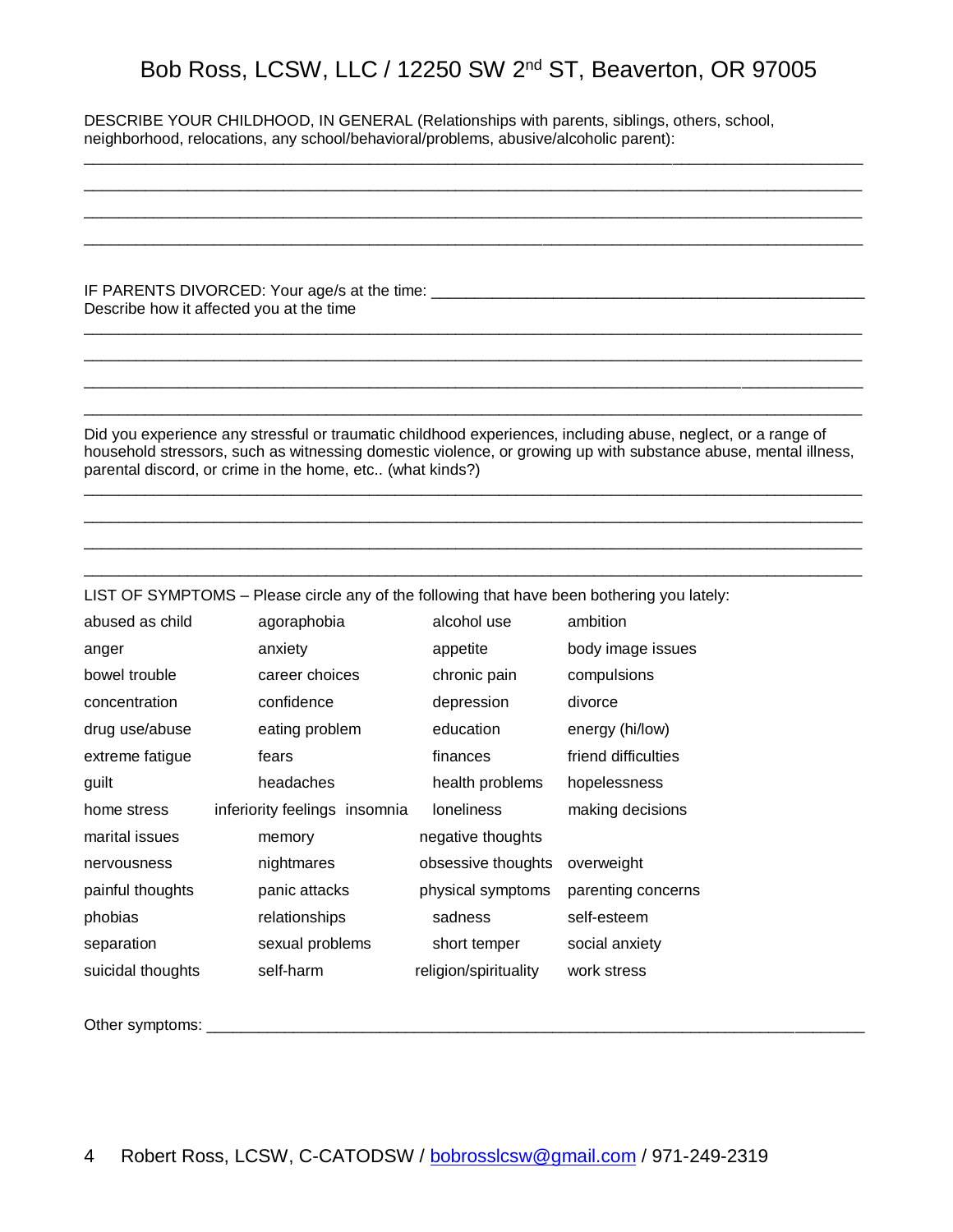**Please circle to indicate how much the issue(s) for which you are seeking treatment affects the following areas of your life: Marriage / Relationship:** 1- No effect 2 - Little effect 3 - Some effect 4 - Much effect 5 - Significant effect N/A- Not Applicable **Family:** 1- No effect 2 - Little effect 3 - Some effect 4 - Much effect 5 - Significant effect N/A- Not Applicable **Job/school performance:**  1- No effect 2 - Little effect 3 - Some effect 4 - Much effect 5 - Significant effect N/A- Not Applicable **Friendships:** 1- No effect 2 - Little effect 3 - Some effect 4 - Much effect 5 - Significant effect N/A- Not Applicable **Financial situation:** 1- No effect 2 - Little effect 3 - Some effect 4 - Much effect 5 - Significant effect N/A- Not Applicable **Physical health:** 1- No effect 2 - Little effect 3 - Some effect 4 - Much effect 5 - Significant effect N/A- Not Applicable **Anxiety level / nerves:** 1- No effect 2 - Little effect 3 - Some effect 4 - Much effect 5 - Significant effect N/A- Not Applicable **Mood:** 1- No effect 2 - Little effect 3 - Some effect 4 - Much effect 5 - Significant effect N/A- Not Applicable **Eating habits:** 1- No effect 2 - Little effect 3 - Some effect 4 - Much effect 5 - Significant effect N/A- Not Applicable **Sleeping habits:** 1- No effect 2 - Little effect 3 - Some effect 4 - Much effect 5 - Significant effect N/A- Not Applicable **Sexual functioning:** 1- No effect 2 - Little effect 3 - Some effect 4 - Much effect 5 - Significant effect N/A- Not Applicable **Alcohol / drug use:** 1- No effect 2 - Little effect 3 - Some effect 4 - Much effect 5 - Significant effect N/A- Not Applicable **Ability to concentrate:** 1- No effect 2 - Little effect 3 - Some effect 4 - Much effect 5 - Significant effect N/A- Not Applicable **Ability to control anger:** 1- No effect 2 - Little effect 3 - Some effect 4 - Much effect 5 - Significant effect N/A- Not Applicable **Substance Use** Do you currently consume alcohol? Yes No If yes, on average how many drinks per occasion do you consume? How many days per week do you consume alcohol? \_\_\_\_\_\_\_ Do you have a history of problematic use of alcohol? Yes No